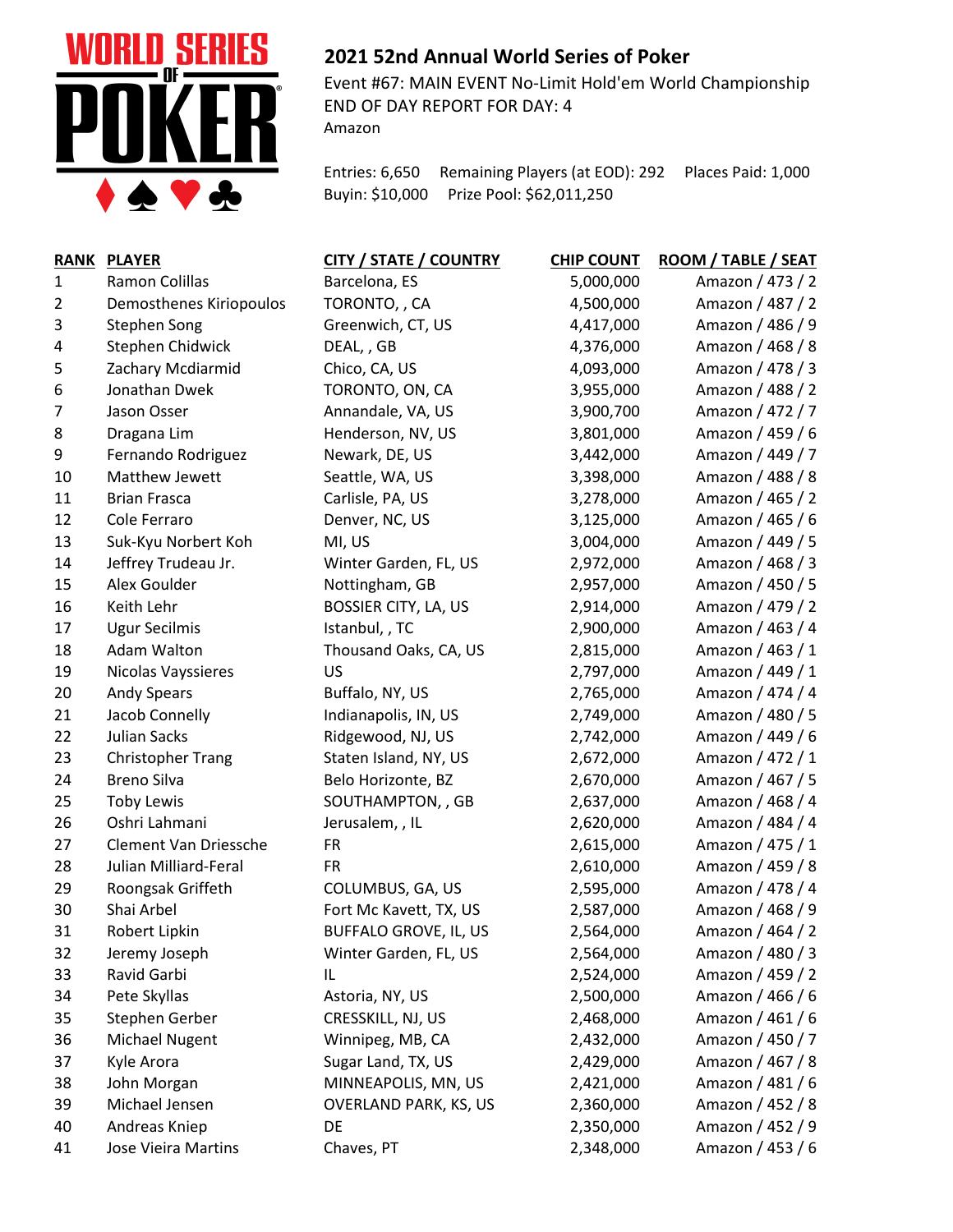| 42     | Niko Koop                  | Trier, , DE              | 2,346,000 | Amazon / 478 / 6 |
|--------|----------------------------|--------------------------|-----------|------------------|
| 43     | Chang Luo                  | Guangzhou, CN            | 2,345,000 | Amazon / 486 / 4 |
| 44     | Chance Kornuth             | LAS VEGAS, NV, US        | 2,327,000 | Amazon / 466 / 7 |
| 45     | Philipe Pizzari Pinto      | Miami, FL, US            | 2,321,000 | Amazon / 452 / 6 |
| 46     | Lewis Spencer              | Stockport, , GB          | 2,310,000 | Amazon / 485 / 3 |
| 47     | Fatima Nanji               | Vancouver, BC, CA        | 2,307,000 | Amazon / 465 / 8 |
| 48     | Tonio Roder                | RUESSELSHEIM, , DE       | 2,302,500 | Amazon / 477 / 5 |
| 49     | Jareth East                | Redhill, , GB            | 2,273,000 | Amazon / 471 / 6 |
| 50     | Ehsan Amiri                | Onl Signup-No City, , AT | 2,226,000 | Amazon / 477 / 9 |
| 51     | Frederico Dos Santos Silva | PT                       | 2,206,000 | Amazon / 451 / 9 |
| 52     | Nicolas Dumont             | Sannois, , FR            | 2,195,000 | Amazon / 471 / 2 |
| 53     | Chris Vezzetti             | Berkeley, CA, US         | 2,131,000 | Amazon / 463 / 5 |
| 54     | Gareth Mcmahon             | Celbridge, , IE          | 2,128,000 | Amazon / 473 / 7 |
| 55     | John Gonzalez              | HARRISBURG, PA, US       | 2,106,000 | Amazon / 477 / 2 |
| 56     | <b>Robert Feathers</b>     | <b>BELLBROOK, OH, US</b> | 2,081,000 | Amazon / 466 / 4 |
| 57     | Sean Ragozzini             | Stafford, , GB           | 2,080,000 | Amazon / 461 / 8 |
| 58     | Ronald Jensen              | Euless, TX, US           | 2,075,000 | Amazon / 488 / 4 |
| 59     | Aristeidis Moschonas       | Anoixi Attikis, , GR     | 2,071,000 | Amazon / 487 / 5 |
| 60     | Ognyan Dimov               | Veliko Tarnovo, , BG     | 2,069,000 | Amazon / 456 / 8 |
| 61     | Conrad Simpson             | Wilmington, NC, US       | 2,069,000 | Amazon / 470 / 3 |
| 62     | James Gilbert              | BENSALEM, PA, US         | 2,037,000 | Amazon / 485 / 8 |
| 63     | David Mock                 | Medford, MA, US          | 2,015,000 | Amazon / 471 / 3 |
| 64     | Mark Zullo                 | SEVILLE, OH, US          | 2,001,000 | Amazon / 449 / 4 |
| 65     | <b>Richard Lee</b>         | Las Vegas, NV, US        | 2,000,000 | Amazon / 479 / 1 |
| 66     | Hennock Fessehaie          | Pomona, CA, US           | 2,000,000 | Amazon / 468 / 2 |
| 67     | Charbel Kanterjian         | Lasalle, ON, CA          | 1,975,000 | Amazon / 475 / 8 |
| 68     | George Holmes              | Atlanta, GA, US          | 1,974,000 | Amazon / 481 / 4 |
| 69     | Joshua Paige Remitio       | Gilbert, AZ, US          | 1,948,000 | Amazon / 464 / 6 |
| $70\,$ | Robert Lee                 | NORTH LAS VEGAS, NV, US  | 1,947,000 | Amazon / 460 / 7 |
| 71     | Yaniv Peretz               | Dollard Es Omeaux, , IL  | 1,946,000 | Amazon / 459 / 3 |
| 72     | Koray Aldemir              | Vienna, , AT             | 1,933,000 | Amazon / 465 / 9 |
| 73     | Ran Shahar                 | Bucharest, , MH          | 1,929,000 | Amazon / 480 / 7 |
| 74     | Benjamin Armstrong (GA)    | Canton, GA, US           | 1,900,000 | Amazon / 453 / 5 |
| 75     | Conrad De Armas            | Miami, FL, US            | 1,880,000 | Amazon / 480 / 9 |
| 76     | Jack Oliver                | Markyate, , GB           | 1,878,000 | Amazon / 479 / 8 |
| 77     | Preston McEwen             | Murfreesboro, TN, US     | 1,874,000 | Amazon / 485 / 4 |
| 78     | <b>Tyler Cornell</b>       | SAN CLEMENTE, CA, US     | 1,860,000 | Amazon / 473 / 6 |
| 79     | Casey Coughlan             | SAN DIEGO, CA, US        | 1,850,000 | Amazon / 488 / 5 |
| 80     | Roman Hrabec               | МX                       | 1,789,000 | Amazon / 488 / 1 |
| 81     | <b>Timothy Cramer</b>      | COSTA MESA, CA, US       | 1,785,000 | Amazon / 457 / 2 |
| 82     | Roman Valerstein           | NEWTOWN, PA, US          | 1,778,000 | Amazon / 465 / 3 |
| 83     | Mitchell Halverson         | West Linn, OR, US        | 1,767,000 | Amazon / 464 / 1 |
|        | <b>Bryan Braswell</b>      | Fort Worth, TX, US       |           | Amazon / 474 / 1 |
| 84     |                            |                          | 1,754,000 |                  |
| 85     | Nicholas Rigby             | South Park, PA, US       | 1,747,000 | Amazon / 486 / 3 |
| 86     | Ranganath Kanchi           | Carrollton, TX, US       | 1,740,000 | Amazon / 480 / 4 |
| 87     | Daniel Lowery              | PETER PENDER, AR, US     | 1,727,000 | Amazon / 451 / 6 |
| 88     | Rory Brown                 | Galway, IE               | 1,714,000 | Amazon / 457 / 3 |
| 89     | Jake Toole                 | Hoboken, NJ, US          | 1,710,000 | Amazon / 471 / 4 |
| 90     | Asher Conniff              | <b>BROOKLYN, NY, US</b>  | 1,681,000 | Amazon / 460 / 9 |
| 91     | <b>Hiren Patel</b>         | CAROL STREAM, IL, US     | 1,661,000 | Amazon / 471 / 5 |
| 92     | Alireza Amiri              | San Diego, CA, US        | 1,647,000 | Amazon / 458 / 4 |
| 93     | <b>Carlos Matos-Erarte</b> | Bronx, NY, US            | 1,636,000 | Amazon / 485 / 2 |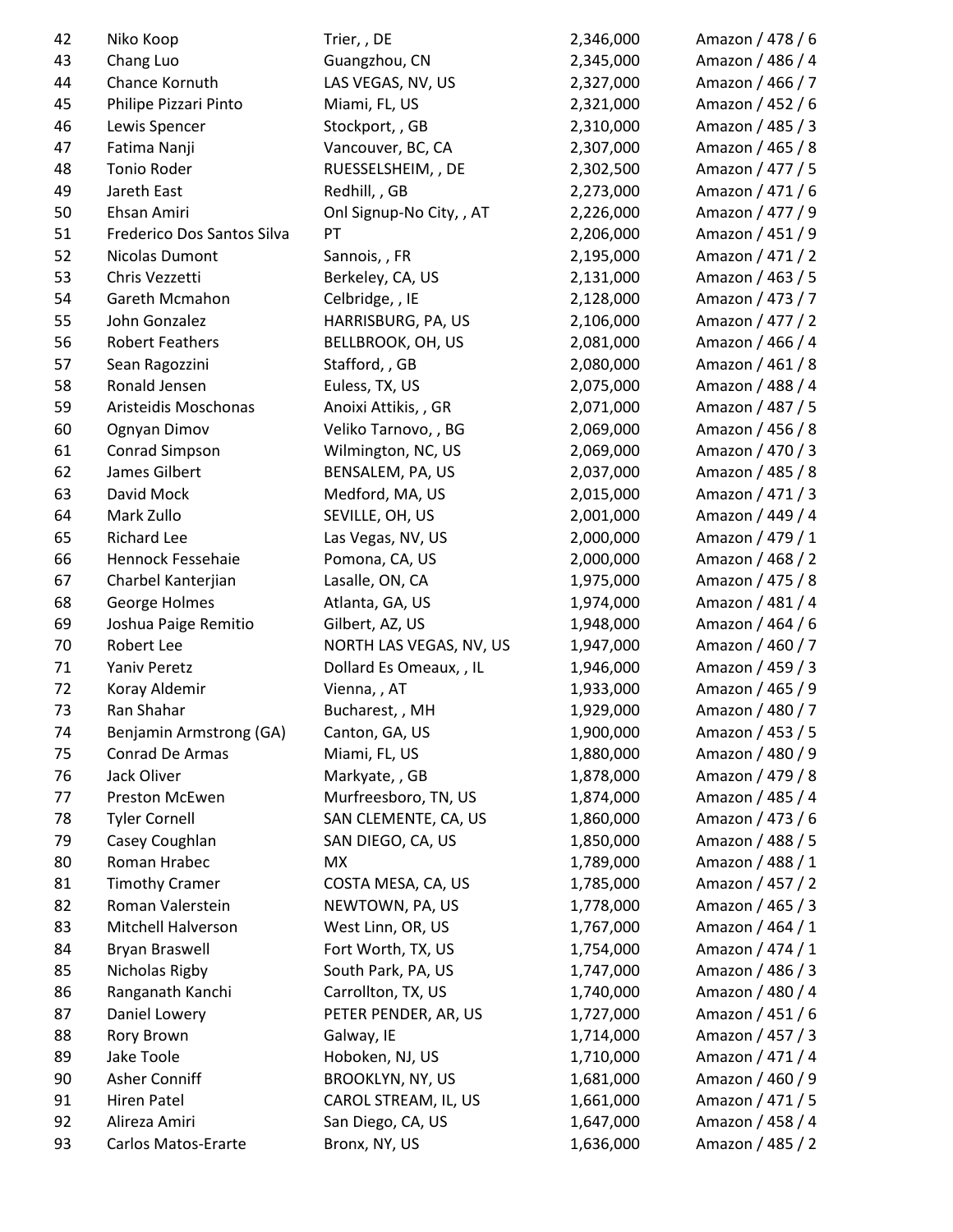| 94  | Tristan Wade               | <b>BOYNTON BEACH, FL, US</b> | 1,609,000 | Amazon / 479 / 3 |
|-----|----------------------------|------------------------------|-----------|------------------|
| 95  | Denys Prydvor              | Dnipro, UA                   | 1,608,000 | Amazon / 452 / 4 |
| 96  | Cody Wiegmann              | San Jose, CA, US             | 1,600,000 | Amazon / 460 / 4 |
| 97  | Erik Gorman                | MATTHEWS, NC, US             | 1,590,000 | Amazon / 457 / 1 |
| 98  | Jean-Luc Adam              | <b>FR</b>                    | 1,580,000 | Amazon / 473 / 3 |
| 99  | Jonas Hagstrom             | ESKILSTUNA, , SE             | 1,568,000 | Amazon / 461 / 4 |
| 100 | Daniel Weinman             | ATLANTA, GA, US              | 1,565,000 | Amazon / 464 / 9 |
| 101 | Johan Martinet             | <b>FR</b>                    | 1,558,000 | Amazon / 484 / 6 |
| 102 | George Wong                | FLUSHING, NY, US             | 1,546,000 | Amazon / 451 / 3 |
| 103 | Chase Bianchi              | Columbia, MD, US             | 1,544,000 | Amazon / 464 / 8 |
| 104 | Hogyun Kang                | KR                           | 1,537,000 | Amazon / 475 / 5 |
| 105 | Benjamin Steinwachs        | Columbus, GA, US             | 1,537,000 | Amazon / 458 / 6 |
| 106 | Matt Berkey                | Las Vegas, NV, US            | 1,535,000 | Amazon / 466 / 9 |
| 107 | <b>Gabriel Sack</b>        | LAS VEGAS, NV, US            | 1,526,000 | Amazon / 472 / 2 |
| 108 | <b>Bryan Pimlott</b>       | Phoenix, AZ, US              | 1,502,000 | Amazon / 486 / 8 |
| 109 | Raul Manzanares            | Manchester, , GB             | 1,496,000 | Amazon / 477 / 1 |
| 110 | David Cabrera              | US                           | 1,491,000 | Amazon / 451 / 8 |
| 111 | Jesse Lonis                | Medford, OR, US              | 1,485,000 | Amazon / 449 / 2 |
| 112 | Pierre De Almeida          | Melun, , FR                  | 1,482,000 | Amazon / 466 / 3 |
| 113 | Chris Alafogiannis         | Onl Signup-No City, ON, CA   | 1,482,000 | Amazon / 457 / 5 |
| 114 | Pedro Oliveira             | PT                           | 1,476,000 | Amazon / 464 / 7 |
| 115 | Christoph Strehl           | Salzbury, , DE               | 1,470,000 | Amazon / 484 / 1 |
| 116 | Jonas Kronwitter           | MUNICH, , DE                 | 1,455,000 | Amazon / 456 / 6 |
| 117 | Joshua Field               | VILLA PARK, CA, US           | 1,417,000 | Amazon / 468 / 1 |
| 118 | Ryan Roeder                | MISSOULA, MT, US             | 1,415,000 | Amazon / 470 / 2 |
| 119 | Marshall White             | Boone, NC, US                | 1,404,000 | Amazon / 450 / 8 |
| 120 | <b>Adrian State</b>        | GB                           | 1,400,000 | Amazon / 450 / 4 |
| 121 | Samuel Gagnon              | Grand-Mere, , CA             | 1,380,000 | Amazon / 460 / 2 |
| 122 | Jung Woo                   | Bellevue, WA, US             | 1,341,000 | Amazon / 466 / 1 |
| 123 | Olivier Rebello            | Montreal, , CA               | 1,300,000 | Amazon / 481 / 3 |
| 124 | <b>Maximilian Wieser</b>   | Salzburg, , AT               | 1,299,000 | Amazon / 460 / 8 |
| 125 | Joshua Suyat               | KAHULUI, HI, US              | 1,295,000 | Amazon / 453 / 7 |
| 126 | Benjamin Diebold           | Mt. Pleasant, SC, US         | 1,291,000 | Amazon / 485 / 7 |
| 127 | <b>Christopher Dowling</b> | Naas, IE                     | 1,291,000 | Amazon / 460 / 1 |
| 128 | Michael Lavin              | BEVERLY, NJ, US              | 1,262,000 | Amazon / 470 / 1 |
| 129 | <b>Marcos Exterkotter</b>  | PORTA ALEGRE, BR             | 1,253,000 | Amazon / 479 / 7 |
| 130 | Phong Chau                 | Anaheim, CA, US              | 1,242,000 | Amazon / 470 / 6 |
| 131 | Jeremy Meacham             | OAK BLUFFS, MA, US           | 1,230,000 | Amazon / 465 / 7 |
| 132 | Moshe Vaizman              | Washington, DC, US           | 1,227,000 | Amazon / 467 / 4 |
| 133 | <b>Ricky Tang</b>          | MARKHAM, ON, CA              | 1,222,000 | Amazon / 480 / 1 |
| 134 | <b>Andrew Dick</b>         | Saint Paul, MN, US           | 1,217,000 | Amazon / 475 / 4 |
| 135 | Daniel Swartz              | N Ridgeville, OH, US         | 1,200,000 | Amazon / 478 / 7 |
| 136 | Max Avela                  | Helsinki,, Fl                | 1,197,000 | Amazon / 463 / 9 |
| 137 | Eric Blair                 | Las Vegas, NV, US            | 1,193,000 | Amazon / 474 / 5 |
| 138 | Charlie Dawson             | Owensboro, KY, US            | 1,192,000 | Amazon / 487 / 7 |
| 139 | Robert Cunha               | Plymouth, MA, US             | 1,180,000 | Amazon / 488 / 9 |
| 140 | Jose Ferro                 | Santa Marte, , CO            | 1,177,000 | Amazon / 458 / 5 |
| 141 | Farhad Jamasi              | Ocoee, FL, US                | 1,165,000 | Amazon / 475 / 9 |
| 142 | Yuhei Sanada               | Saitama, , JP                | 1,157,000 | Amazon / 478 / 9 |
| 143 | <b>Hye Park</b>            | Holmdel, NJ, US              | 1,150,000 | Amazon / 479 / 4 |
| 144 | Qui Nguyen                 | Las Vegas, NV, US            | 1,146,000 | Amazon / 449 / 8 |
| 145 | Dave Stefanski             | EAST LYME, CT, US            | 1,141,000 | Amazon / 477 / 6 |
|     |                            |                              |           |                  |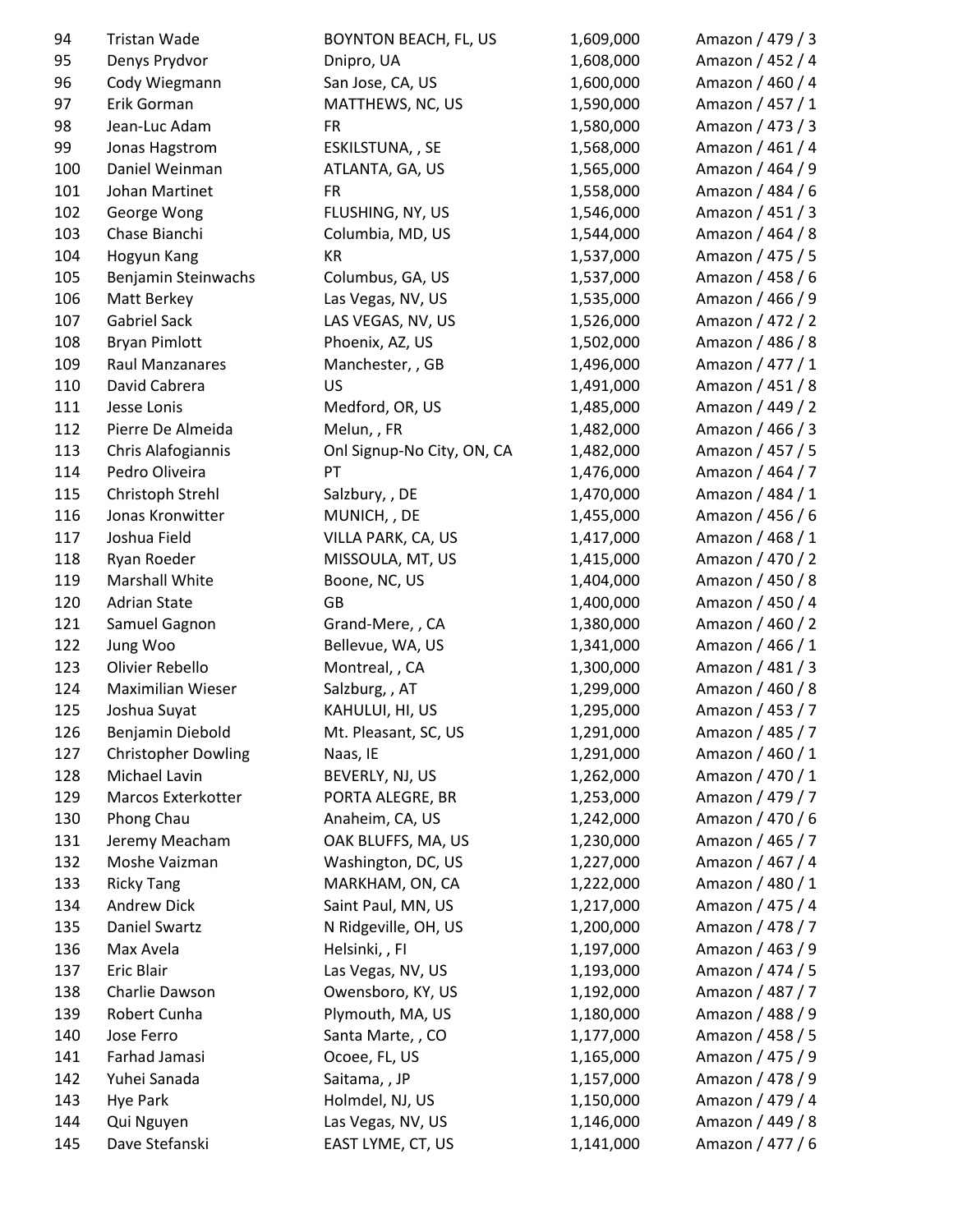| 146 | <b>Weston Pring</b>     | CALGARY, , CA              | 1,139,000 | Amazon / 478 / 1 |
|-----|-------------------------|----------------------------|-----------|------------------|
| 147 | <b>Shahid Rameez</b>    | Montreal, , CA             | 1,113,000 | Amazon / 457 / 4 |
| 148 | David Flood             | St Catharines, , CA        | 1,107,000 | Amazon / 486 / 2 |
| 149 | <b>Adam Duong</b>       | San Jose, CA, US           | 1,100,000 | Amazon / 464 / 4 |
| 150 | Matthew Kaplan          | Onl Signup-No City, FL, US | 1,084,000 | Amazon / 467 / 2 |
| 151 | Zachary Grech           | Belmont, CA, US            | 1,074,000 | Amazon / 487 / 3 |
| 152 | Artashes Kartalyan      | PASADENA, CA, US           | 1,064,000 | Amazon / 471 / 9 |
| 153 | <b>Brian Metter</b>     | Norwalk, CT, US            | 1,058,000 | Amazon / 463 / 2 |
| 154 | Alejandro Lococo        | AR                         | 1,050,000 | Amazon / 465 / 4 |
| 155 | Jeffrey Reardon         | Whitby, , CA               | 1,047,000 | Amazon / 451 / 5 |
| 156 | Michael Faulkner        | Viola, ID, US              | 1,040,000 | Amazon / 480 / 2 |
| 157 | Matthew Schulte         | HAMILTON, OH, US           | 1,039,000 | Amazon / 470 / 7 |
| 158 | Ronnie Abro             | West Bloomfield, MI, US    | 990,000   | Amazon / 456 / 7 |
| 159 | Dan Heimiller           | LAS VEGAS, NV, US          | 988,000   | Amazon / 474 / 9 |
| 160 | <b>Martin Pineiro</b>   | Buenos Aries,, AR          | 978,000   | Amazon / 481 / 7 |
| 161 | Neel Choksi             | Chicago, IL, US            | 972,000   | Amazon / 463 / 6 |
| 162 | David Coleman           | Livingston, NJ, US         | 969,000   | Amazon / 450 / 3 |
| 163 | Nick Petrangelo         | FEEDING HILLS, MA, US      | 966,000   | Amazon / 466 / 5 |
| 164 | Craig Schauer           | GRANADA HILLS, CA, US      | 961,000   | Amazon / 474 / 7 |
| 165 | <b>Cole Chait</b>       | Napa, CA, US               | 960,000   | Amazon / 461 / 2 |
| 166 | Robert Cowen            | Swansea, , GB              | 957,000   | Amazon / 486 / 1 |
| 167 | Joshua Tam              | San Francisco, CA, US      | 948,000   | Amazon / 457 / 8 |
| 168 | Morgan Machina          | Madison, WI, US            | 943,000   | Amazon / 481 / 9 |
| 169 | Ruslan Dykshteyn        | <b>BROOKLYN, NY, US</b>    | 938,000   | Amazon / 475 / 6 |
| 170 | Jackob Datashvili       | Forest Hills, NY, US       | 926,000   | Amazon / 452 / 1 |
| 171 | Kyle Chang              | TORONTO,, CA               | 924,000   | Amazon / 474 / 3 |
| 172 | Benjamin Herman         | LAS VEGAS, NV, US          | 922,000   | Amazon / 475 / 3 |
| 173 | Jose Severino           | PANAMA CITY, , PA          | 918,000   | Amazon / 479 / 9 |
| 174 | Jay Romano              | <b>BOCA RATON, FL, US</b>  | 910,000   | Amazon / 460 / 5 |
| 175 | Pavlo Veksler           | Kiev, , UA                 | 910,000   | Amazon / 464 / 3 |
| 176 | <b>Arnaud Mattern</b>   | PARIS, FR                  | 900,000   | Amazon / 450 / 9 |
| 177 | Mikiya Kudo             | <b>JP</b>                  | 898,000   | Amazon / 484 / 7 |
| 178 | Ayodesi Coker           | Alexandria, VA, US         | 890,000   | Amazon / 478 / 5 |
| 179 | Ivan Deyra              | Le Teich, , FR             | 889,000   | Amazon / 468 / 5 |
| 180 | Lewe Thiessen           | An Der Nybro, , DE         | 883,000   | Amazon / 466 / 8 |
| 181 | Andy Li                 | Hilliard, OH, US           | 883,000   | Amazon / 487 / 9 |
| 182 | <b>Florian Fuchs</b>    | Plainfield, MA, US         | 863,000   | Amazon / 451 / 2 |
| 183 | <b>Maurice Amsellem</b> | Onl Signup-No City, MD, US | 861,000   | Amazon / 472 / 5 |
| 184 | Yale Greenfield         | Chicago, IL, US            | 852,000   | Amazon / 461 / 9 |
| 185 | <b>Yiming Cao</b>       | Elkins Park, PA, US        | 847,000   | Amazon / 456 / 1 |
| 186 | Glen Keogh              | Dublin, , IR               | 846,000   | Amazon / 466 / 2 |
| 187 | Dae Woong Song          | Gyeonggi-Do, KR            | 844,000   | Amazon / 452 / 2 |
| 188 | Ross Santos             | Carver, MA, US             | 833,000   | Amazon / 460 / 3 |
| 189 | Michael Schneider       | COVINGTON, GA, US          | 831,000   | Amazon / 457 / 6 |
| 190 | Elilton Gouveia         | Acworth, GA, US            | 828,000   | Amazon / 488 / 3 |
| 191 | Glynn Beebe             | US                         | 821,000   | Amazon / 458 / 7 |
| 192 | Yuri Dzivielevski       | Florianopolis, , BR        | 820,000   | Amazon / 484 / 8 |
| 193 | Rhett Wiseman           | Onl Signup-No City, TN, US | 815,000   | Amazon / 472 / 8 |
| 194 | Matija Dobric           | HR                         | 811,000   | Amazon / 484 / 9 |
| 195 | Melissa Bryne           | Hutto, TX, US              | 807,000   | Amazon / 461 / 3 |
| 196 | Thissa Desilva          | LONDON, , GB               | 802,000   | Amazon / 456 / 4 |
| 197 | Shaun O'Donnell         | Succasunna, NJ, US         | 799,000   | Amazon / 459 / 9 |
|     |                         |                            |           |                  |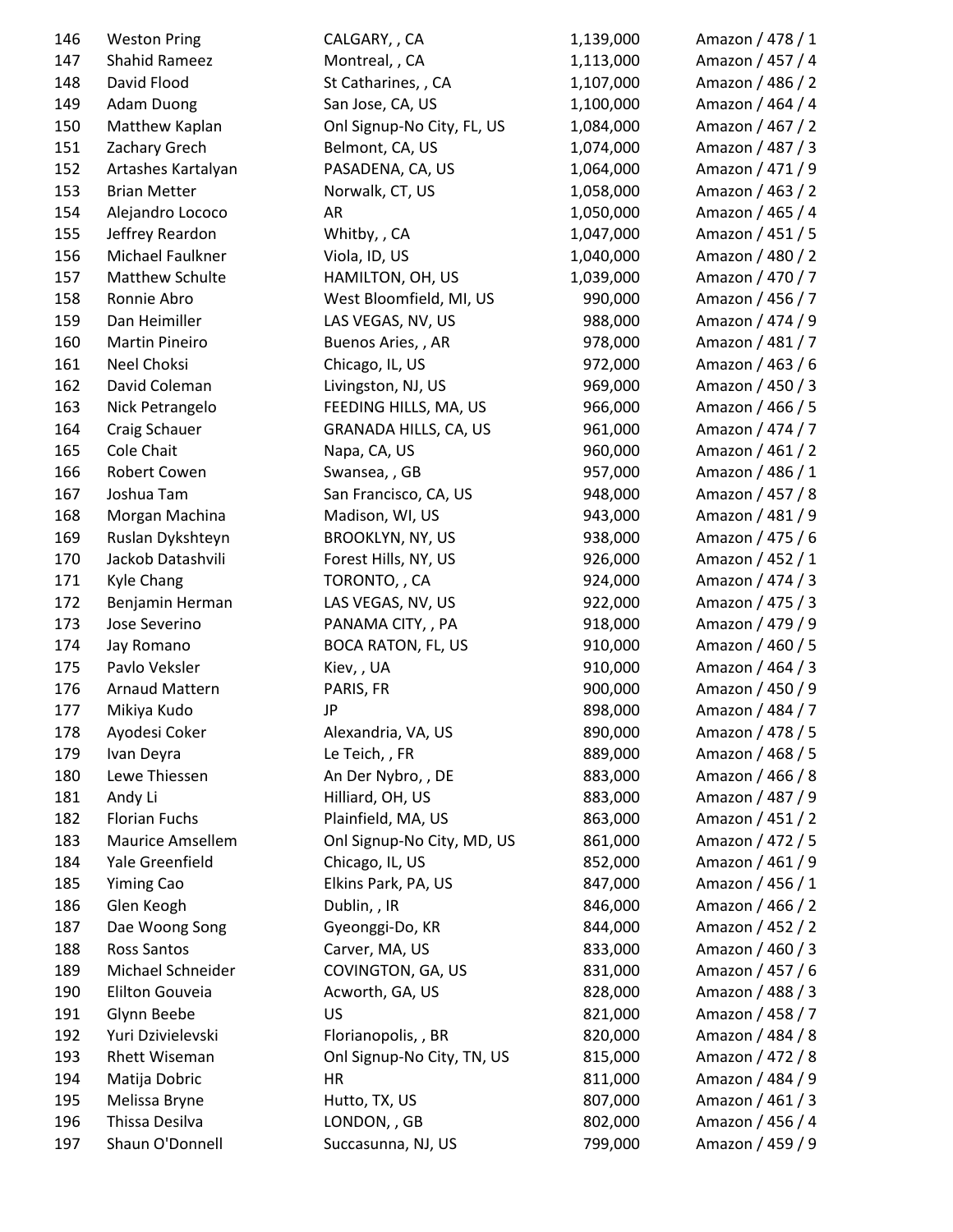| 198 | Robert Mitchell                   | HENDERSON, NV, US         | 798,000 | Amazon / 451 / 7 |
|-----|-----------------------------------|---------------------------|---------|------------------|
| 199 | Pete Chen                         | Taipei, TW                | 798,000 | Amazon / 467 / 9 |
| 200 | Justin Turner                     | MANASSAS, VA, US          | 789,000 | Amazon / 478 / 2 |
| 201 | Dillon Ott                        | Altoona, PA, US           | 776,000 | Amazon / 468 / 7 |
| 202 | <b>Richard Alsup</b>              | PLYMOUTH, MN, US          | 775,000 | Amazon / 485 / 5 |
| 203 | Nikolay Fal                       | Moscow, , RU              | 773,000 | Amazon / 463 / 3 |
| 204 | Vangelis Kaimakamis               | GR                        | 773,000 | Amazon / 459 / 1 |
| 205 | Jason Koon                        | <b>US</b>                 | 765,000 | Amazon / 456 / 9 |
| 206 | Marcel Mcgray                     | Lantana, FL, US           | 762,000 | Amazon / 486 / 5 |
| 207 | Daniel Sewnig                     | Trenton, NJ, US           | 755,000 | Amazon / 477 / 8 |
| 208 | <b>Brett Halan</b>                | Bartlett, IL, US          | 752,000 | Amazon / 450 / 2 |
| 209 | <b>Omar Saeed</b>                 | NEW YORK, NY, US          | 748,000 | Amazon / 485 / 1 |
| 210 | <b>Francis Cruz</b>               | DO                        | 735,000 | Amazon / 487 / 6 |
| 211 | Anar Khalilov                     | Houston, TX, US           | 734,000 | Amazon / 475 / 7 |
| 212 | <b>Gary Cheng</b>                 | Toronto, ON, CA           | 721,000 | Amazon / 484 / 2 |
| 213 | Jameel Harris                     | N HOLLYWOOD, CA, US       | 702,000 | Amazon / 461 / 5 |
| 214 | Takashi Yagura                    | Yokkaichi, , JP           | 702,000 | Amazon / 450 / 1 |
| 215 | Hayden Fortini                    | VERO BEACH, FL, US        | 697,000 | Amazon / 473 / 4 |
| 216 | Vladas Tamasauskas                | Vilnius, , US             | 690,000 | Amazon / 468 / 6 |
| 217 | Ran Ilani                         | Herzliya, , IL            | 676,000 | Amazon / 467 / 6 |
| 218 | Felix Bleiker                     | ZURICH, , CH              | 676,000 | Amazon / 484 / 3 |
| 219 | Josh Prager                       | YUBA CITY, CA, US         | 660,000 | Amazon / 488 / 7 |
| 220 | Phachara Wongwichit               | Merrimac, , AU            | 658,000 | Amazon / 453 / 9 |
| 221 | Marty Zabib                       | LAS VEGAS, NV, US         | 655,000 | Amazon / 478 / 8 |
| 222 | Jameson Painter                   | LAS VEGAS, NV, US         | 652,000 | Amazon / 473 / 5 |
| 223 | <b>Clifford Conners</b>           | Boynton Beach, FL, US     | 649,000 | Amazon / 481 / 8 |
| 224 | John Skrovan                      | Granger, TX, US           | 638,000 | Amazon / 477 / 4 |
| 225 | Eliot Hudon                       | Montreal, QC, CA          | 623,000 | Amazon / 470 / 4 |
| 226 | Chris Moneymaker                  | LAKELAND, TN, US          | 621,000 | Amazon / 453 / 4 |
| 227 | Will Molson                       | WESTMOUNT, QC, CA         | 616,000 | Amazon / 457 / 7 |
| 228 | <b>Bradley Rogoff</b>             | Cleveland, OH, US         | 616,000 | Amazon / 458 / 8 |
| 229 | <b>Rittie Chuaprasert</b>         | Portland, OR, US          | 613,000 | Amazon / 470 / 9 |
| 230 | Abhinav Iyer                      | Chennai, , IN             | 608,000 | Amazon / 471 / 7 |
| 231 | Arkadi Onikoul                    | Woodland Hills, CA, US    | 606,000 | Amazon / 453 / 3 |
| 232 | Jonathan Aguiar                   | PT                        | 605,000 | Amazon / 480 / 6 |
| 233 | Steven Kirton                     | Midlothian, VA, US        | 600,000 | Amazon / 458 / 1 |
| 234 | Salko Imsirovic                   | Las Vegas, NV, US         | 600,000 | Amazon / 451 / 1 |
| 235 |                                   | St Augustine, FL, US      | 585,000 | Amazon / 487 / 8 |
|     | Heng Zhang<br><b>Austin Lewis</b> |                           | 578,000 |                  |
| 236 |                                   | WACO, TX, US              |         | Amazon / 452 / 3 |
| 237 | Andrew Ostapchenko                | Carlsbad, CA, US          | 577,000 | Amazon / 477 / 3 |
| 238 | Sammy Lafleur                     | Shawinigan, QB, CA        | 566,000 | Amazon / 467 / 3 |
| 239 | Vasu Amarapu                      | Dorchester, MA, US        | 564,000 | Amazon / 459 / 4 |
| 240 | <b>Tanner Lefferts</b>            | Phoenix, AZ, US           | 559,000 | Amazon / 465 / 5 |
| 241 | Eyal Eshkar                       | IL                        | 542,000 | Amazon / 459 / 7 |
| 242 | Ion Godoroja                      | Brooklyn, NY, US          | 536,000 | Amazon / 484 / 5 |
| 243 | Michael Berland                   | Cleveland, OH, US         | 529,000 | Amazon / 453 / 2 |
| 244 | Niv Decalo                        | Oakland, CA, US           | 529,000 | Amazon / 474 / 6 |
| 245 | Punnat Punsri                     | Bangkok, , TK             | 522,000 | Amazon / 474 / 8 |
| 246 | James Anderson                    | Wooster, OH, US           | 521,000 | Amazon / 470 / 5 |
| 247 | Gary Patanjo                      | EAST PATCHOGUE, NY, US    | 518,000 | Amazon / 449 / 3 |
| 248 | Gerald Cohen                      | ORINDA, CA, US            | 515,000 | Amazon / 470 / 8 |
| 249 | Joey Weissman                     | <b>BOCA RATON, FL, US</b> | 514,000 | Amazon / 488 / 6 |